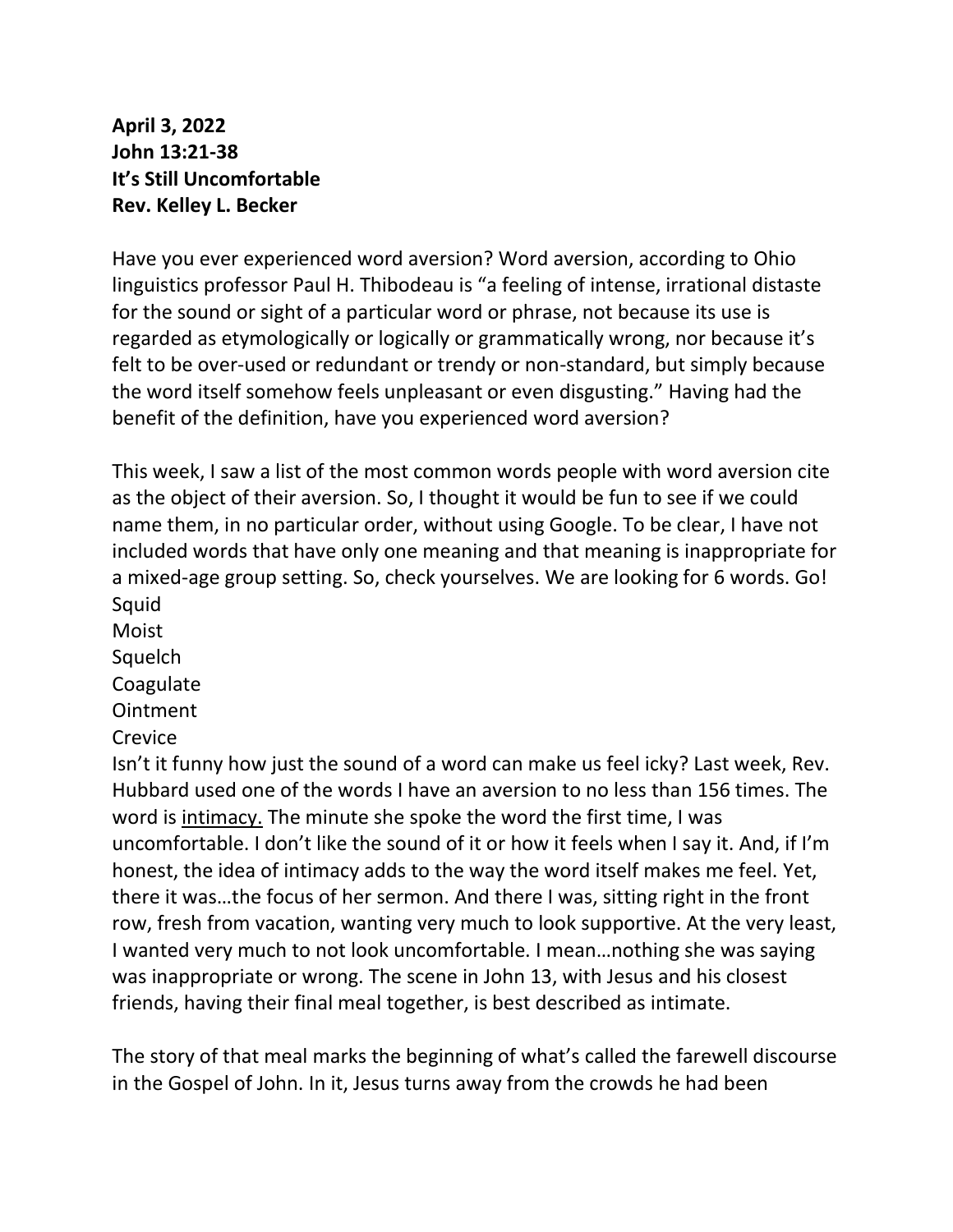drawing and turns toward his disciples. The way in which Jesus has been teaching so far in this gospel is very different from the other gospels. There are no parables, no Sermon on the Mount or Sermon on the Plain. His teaching here has been mostly through dialogue around the signs that Jesus does. Throughout the narrative, Jesus's teaching comes by way of explaining what the signs (miracles) point to about himself and about God.

In the farewell discourse, we hear Jesus speaking authoritatively to his disciples. This is his final chance to identify his mission and interpret the divine love that dwelled within Jesus as the presence of God. The farewell discourse pretends to describe Jesus preparing the disciples to live without him, but it's important to remember that this gospel was written for a community which existed 65 to 70 years after the crucifixion. This text was not about those first disciples; it was about the followers gathered in the community of Jewish mystics for whom the author of John wrote.

So, the author deals with the issues *that* community was facing. The disciples in the narrative become symbols of the community of believers for whom the Gospel of John was written. And that community was struggling with the reality of persecution and experiencing the pain of separation, not only from Jesus, but from the synagogue and community from which they had been excommunicated because of what they believed about Jesus and the ways of God he revealed.

Keeping all of this in mind, I want to take us back to that intimate, awkward night; the disciples reclining at the table, and Jesus, taking on the role of a servant, washing their feet, one after another. When he finished, he put his robe back on and joined them, reclining at the table, explaining, and teaching as he did. Jesus had shown them that there are no master-servant relationships inside the embrace of divine love. There was sacrifice and vulnerability. The disciples were being invited into this new order, they were welcomed at the table as family, as equals with one another and with Jesus. I imagine the air thick and a bit tense in that room. I imagine if the disciples had been wearing Apple watches, they would have gotten a reminder to breathe. And then, maybe, as Jesus sat down and reached for the wine, they all took a deep breathe. You know, like you do when you think the discomfort of an awkward situation is behind you. And then Jesus, who the text tells us was troubled, said: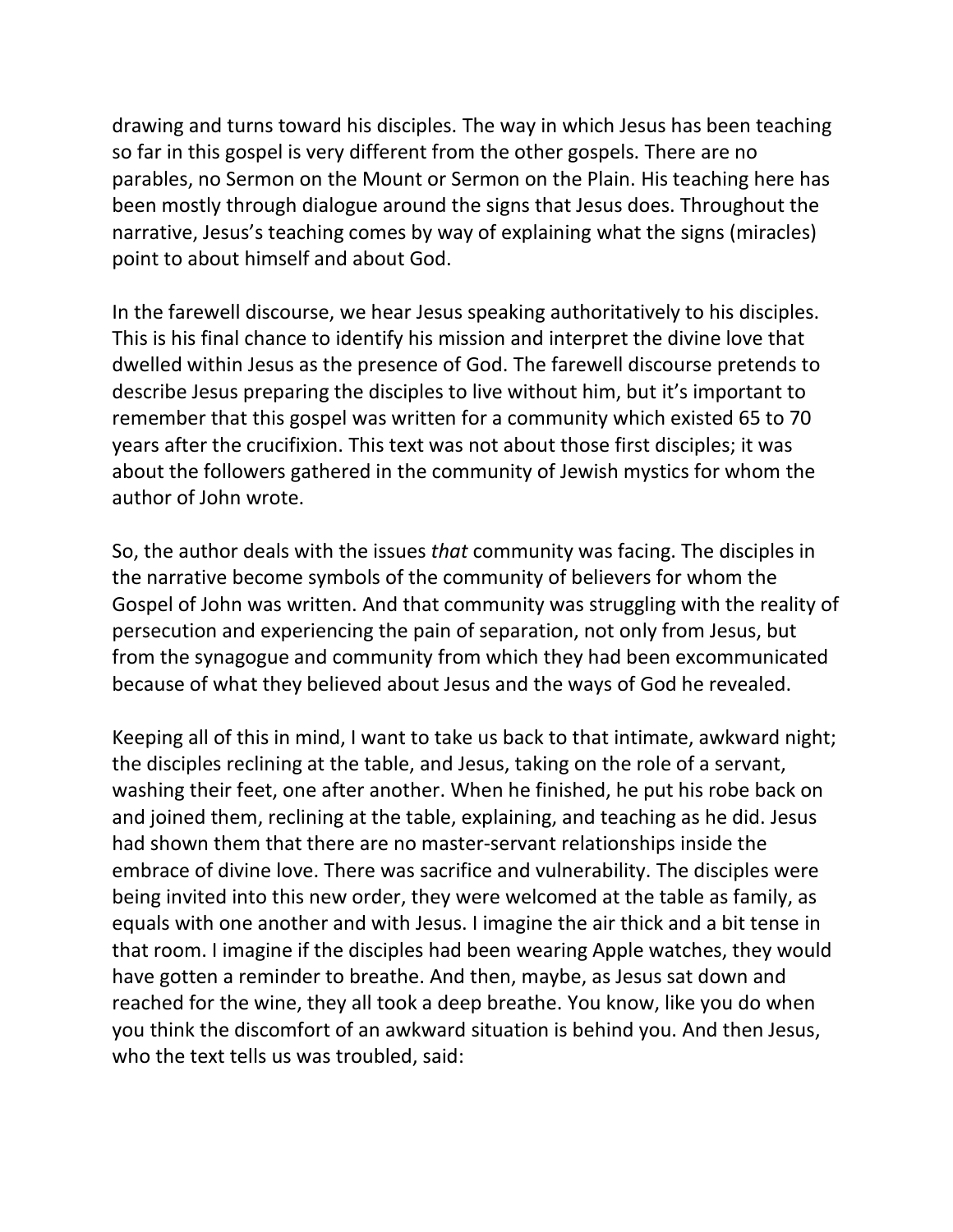Very truly, I tell you, one of you will betray me." **<sup>22</sup>** The disciples looked at one another, uncertain of whom he was speaking. **<sup>23</sup>**One of his disciples—the one whom Jesus loved—was reclining next to him; **<sup>24</sup>** Simon Peter therefore motioned to him to ask Jesus of whom he was speaking. **<sup>25</sup>** So while reclining next to Jesus, he asked him, "Lord, who is it?" **<sup>26</sup>** Jesus answered, "It is the one to whom I give this piece of bread when I have dipped it in the dish." So when he had dipped the piece of bread, he gave it to Judas son of Simon Iscariot. **<sup>27</sup>**After he received the piece of bread, Satan entered into him. Jesus said to him, "Do quickly what you are going to do." **<sup>28</sup>**Now no one at the table knew why he said this to him. **<sup>29</sup>** Some thought that, because Judas had the common purse, Jesus was telling him, "Buy what we need for the festival"; or, that he should give something to the poor. **<sup>30</sup>** So, after receiving the piece of bread, he immediately went out. And it was night.

If the disciples had, indeed, taken that deep breath of relief as Jesus joined them at the table, his announcement that there was a traitor among them must have sucked the air right back out of that room. "Here's the deal, friends, one of you will betray me." The disciples looked around at each other, wondering who it was, probably each internally afraid it was them. What did Jesus mean anyway? What kind of betrayal? Peter (my favorite), often the one who said what everyone else was thinking, definitely not the type to be content sitting there in uncomfortable silence, asked "the Beloved Disciple" ("the one who Jesus loved"), who was reclining next to Jesus, who the betrayer was.

Before we get to his answer, can we take a moment to wonder, "Who was this Beloved Disciple?" We will read later in this narrative that he will be the only disciple present at the cross. He will be present on Easter morning, running to the empty tomb and going inside. He will be the first to believe Jesus had risen. And he will make a final appearance in Galilee, after the resurrection, where he will recognize Jesus and say to Peter, "It is the Lord."

What we will notice about the Beloved Disciple whenever he is mentioned is that he was always in a position of intimate closeness to Jesus. Here, he was physically lying close to the breast of Jesus. It doesn't get much more intimate than that. So, who is it that is so close to Jesus? Some have assumed it is the author of this gospel, presumably John, the son of Zebedee. The problem with that assumption is that there isn't any proof he is the author of this gospel and why would he wait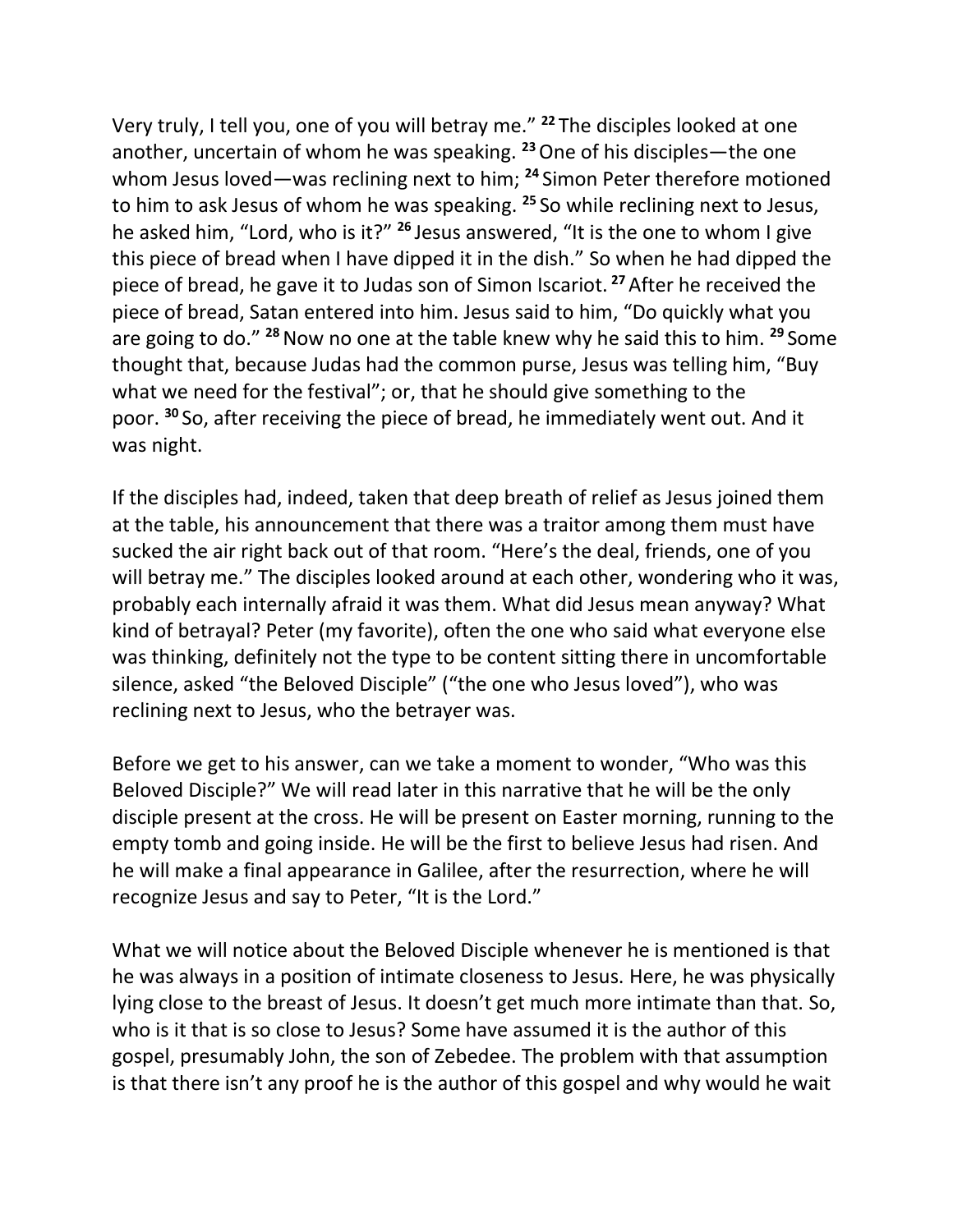until now to introduce himself that way? Why not set that up right from the start? John 1, "This is my story, and I am Jesus's favorite, so I shall refer to myself as the "the one who Jesus loved." Realistically, if scholars are right and this text was written 65 or 70 years after Jesus's death, probably it was not written by one of the first twelve disciples.

Luther Seminary's Dr. Karoline Lewis says this about the identity of the Beloved Disciple, "…the Beloved Disciple is the one who hears and reads this story; it is every disciple, it is you, it is I [me]."<sup>1</sup> So, we are Jesus's favorite! All of us! Everyone! The Beloved Disciple is in intimate relationship with Jesus, so close to him that they can almost hear his heartbeat. And the function of this symbolic disciple in this story is as a contrast to the one who would betray Jesus. The Beloved Disciple embraces intimacy with Jesus.

Reclining there next to Jesus, he asked him who the betrayer was, and Jesus responded amid what feels a little bit like a cruel pause for effect, "It is the one to whom I give this piece of bread when I have dipped it in the dish." And he took the bread, dipped it in the oil…and handed it to Judas. I bet you could have heard a pin drop in that room. I bet the disciples' eyes were wide and their jaws dropped. The narrator tells us that evil entered Judas and Jesus told Judas to do what he was going to do; the disciples had no clue what that meant. They were still confused about what the betrayal was. And "Do quickly what you are going to do." What did that mean? Did he want Judas to buy the food for Passover? Judas abruptly got up, left the table, and went outside. And it was night.

He removed himself from the community. The words, "And it was night," should bear all the weight of what darkness symbolizes in the Gospel of John. I cannot resist, in this moment, the urge to remind you of Nic @ Night. The story of Nicodemus happened at night. Remember that Nic went away, unable to believe that God was doing something new in Jesus. In this story, Judas went outside in the dark, separated from his friends, separated from Jesus, separated from what God was doing. The next time Judas will appear in the narrative he will be standing outside the garden, where Jesus and the disciples had been many times, but this time Judas will be with soldiers and police, waiting to arrest Jesus.

<sup>1</sup> Lewis, Karoline, *Fortress Biblical Preaching Commentary: John*, Fortress Press: Minneapolis, 2014, 182.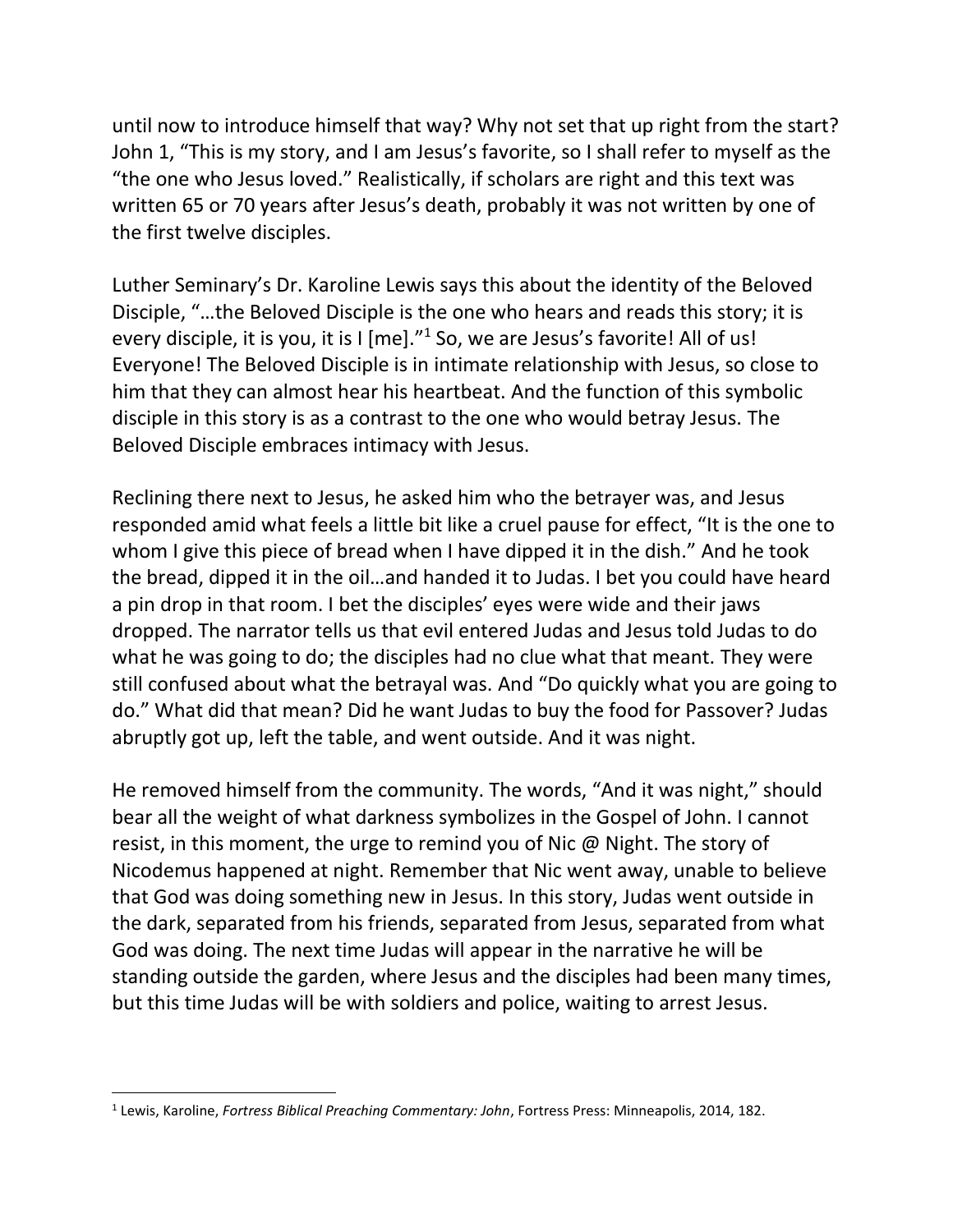Maybe Judas could not bear such closeness, such intimacy. True intimacy necessitates vulnerability and for a whole bunch of us, that's exactly why intimacy that requires us to be real, is terrifying. We use filters so our social media pictures don't show who we really are. When we make a mistake, the last thing we want to do is publicly admit it. We get sick and we don't tell anyone. We suffer loss and we grieve alone. We don't get the job we really want, and we don't tell anyone that our dreams have been crushed. Someone hurts our feelings and it's so much easier to get mad than to admit they have hurt our hearts. We find ourselves in the presence of injustice and we go along with it and don't make a fuss.

Here's what I think…I think a lot of us walk around thinking that eventually we will be wise enough, old enough, or experienced enough, that we won't feel the discomfort of vulnerability anymore. We assume that there will be a point when other people can't hurt or disappoint us, or that what they believe about us won't matter. We will finally be real grown-ups. Predictably, the older I get, the more certain I am that day isn't going to come.

Author of *A Wrinkle in Time* and other wonderful books, Madeleine L'Engle, said it well when she wrote, "When we were children, we used to think that when we were grown-up we would no longer be vulnerable. But to grow up is to accept vulnerability." From the moment we are born, we are vulnerable. To be human is to be vulnerable and that was true even for Jesus. It is no accident that it was in Jesus' humanity, that God was revealed. The human and the divine are not separate. God is not outside of us and our experiences. God is part of us, and we are part of God.

I've said before that I think Christians are too hard on the character of Judas. He did what a lot of us do when we feel vulnerable. He put distance between himself and what was making him feel uncomfortable; the person that was making him feel at risk of being hurt or maybe at risk of being fully discovered. But what Jesus needed from Judas and from all of his disciples was a willingness to risk, to grow, and to recognize that when we show people who we really are, we show them who God really is too.

And friends, that's what God needs from us too. God needs us to stop trying to protect ourselves from the risk we take when we love other people. God needs us to love people recklessly, even though they may reject us, even though they